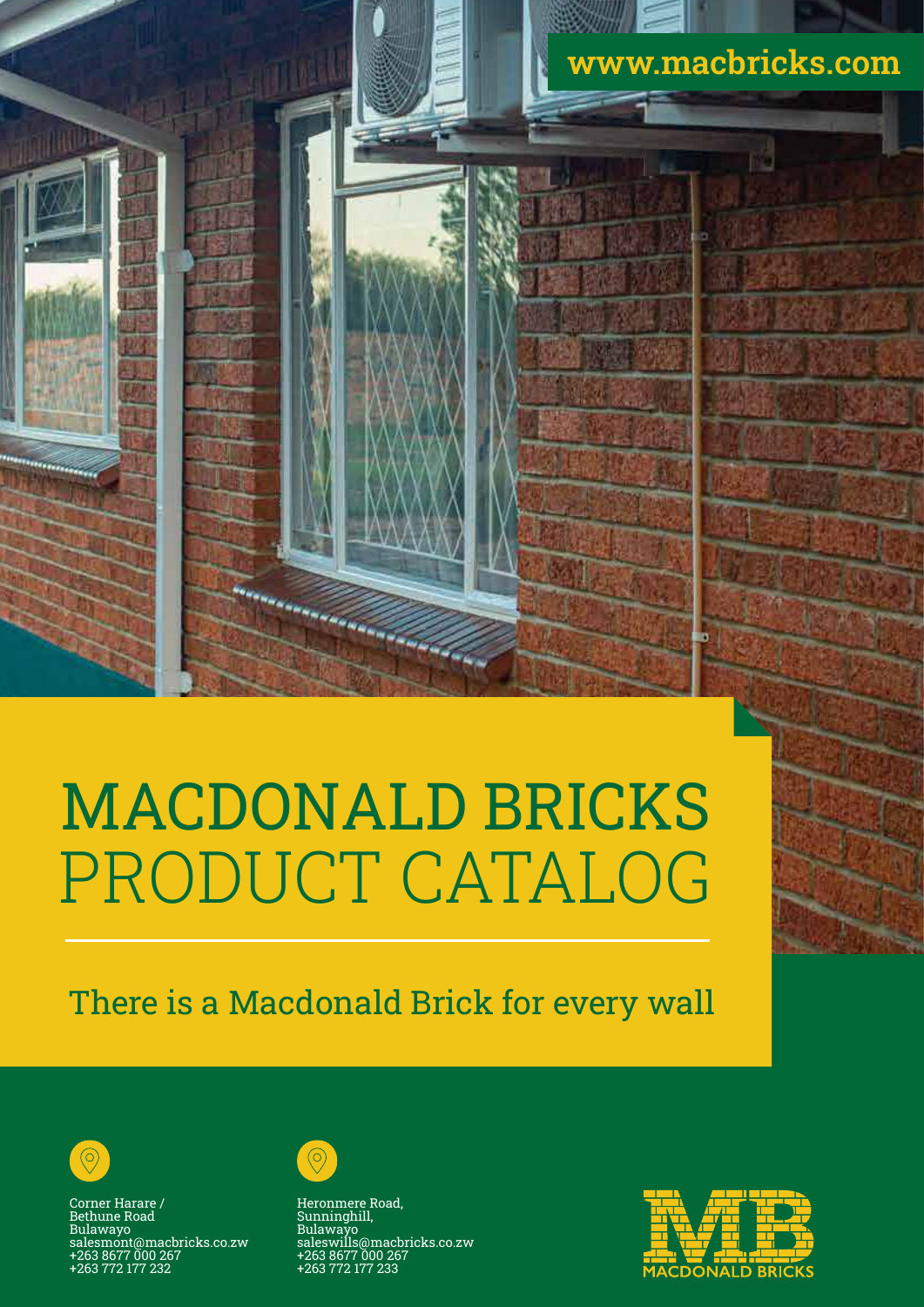## **Face Bricks**



Bright reddish coloured face brick manufactured in standard brick dimentions. Mostly used for exterior walls and durawalls



**Red Rustic Light Brindle**

Light brownish face bricks for super structure. Very solid and weatherproof. Can be used for all exterior walls without the need to plaster.



Bright coloured face brick that is manufactured in standard brick dimentions. Mostly used for exterior walls and durawalls



structure. Much more beautiful and attractive than bricks used for the interior walls. They are very solid and weatherproof.

Face bricks for super

### **Brindle Smooth**

**Dark Brindle**



**Brindle Double**

A double size face brick for super structure. The length of the brick is twice its width and saves on bricklaying time.



**Multi-Special**

Multi-coloured face bricks that can be used without plaster. They can be used for durawalls and window cills. They have a rustic appearance

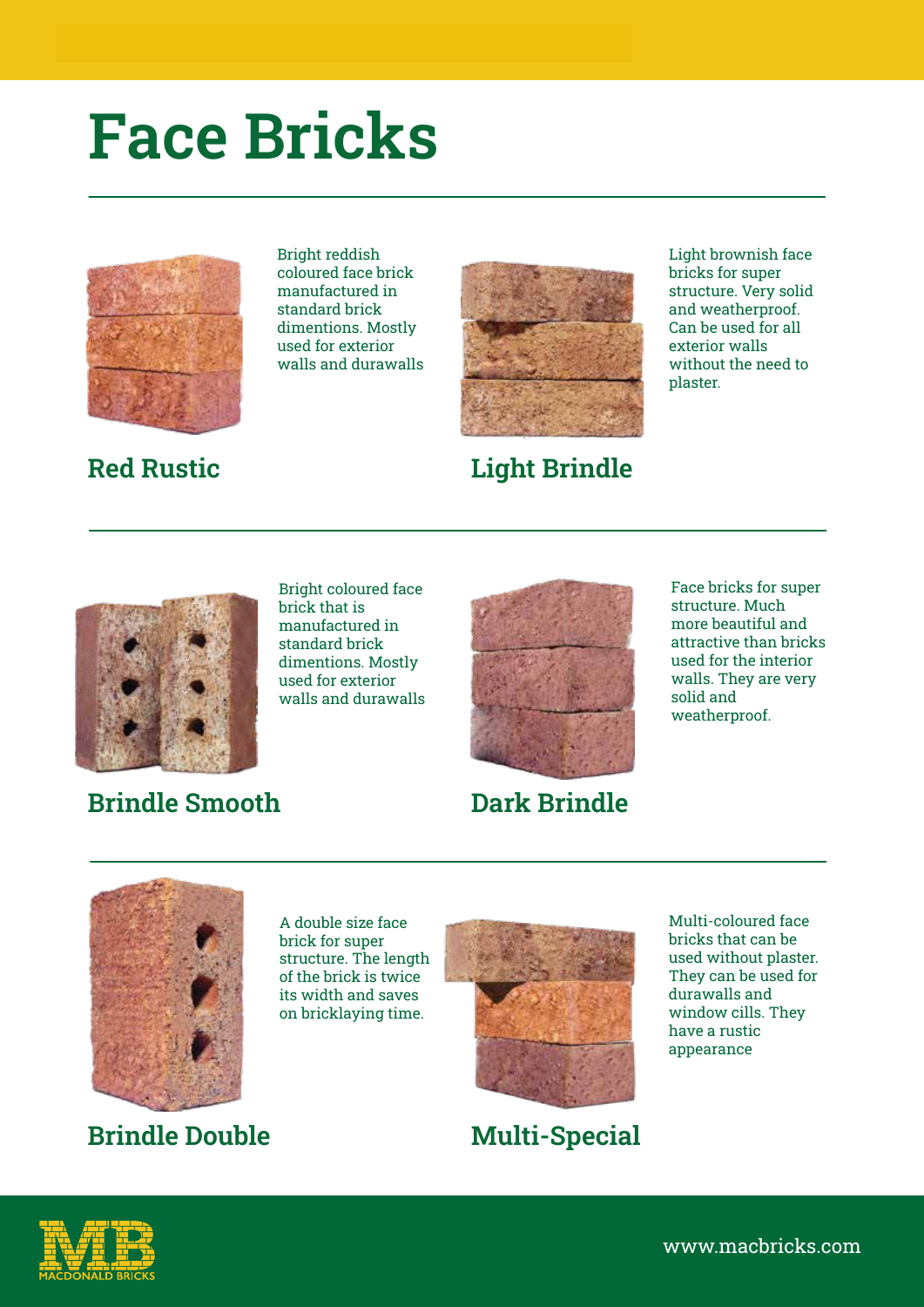# **Commons & Industrials**



### Mainly used for super structure without the need to be plastered. The standard ones come in regular brick dimentions. Can be used to build from the foundation going up.



**Black Spotted Commons**

Clay bricks suitable for general building work that is to be plastered and are made with no special surface treatment.



### **Industrials Clinker**

An engineering brick manufactured to strict dimension and quality tolerances. A brick for foundations also known as a load bearing brick.



A deformed overburnt brick. Can also be used as a face brick. Clinkers have a unique uneven finish that can be used creatively for unique aesthetics.



These are double size common bricks suitable for general building work that is plastered and are made with no special surface treatment.



A double size engineering brick manufactured to strict dimensions. The length of the brick is twice its width and saves on bricklaying time. Can be used as a face brick and can be painted over.

## **Common Double Industrial Double**



www.macbricks.com